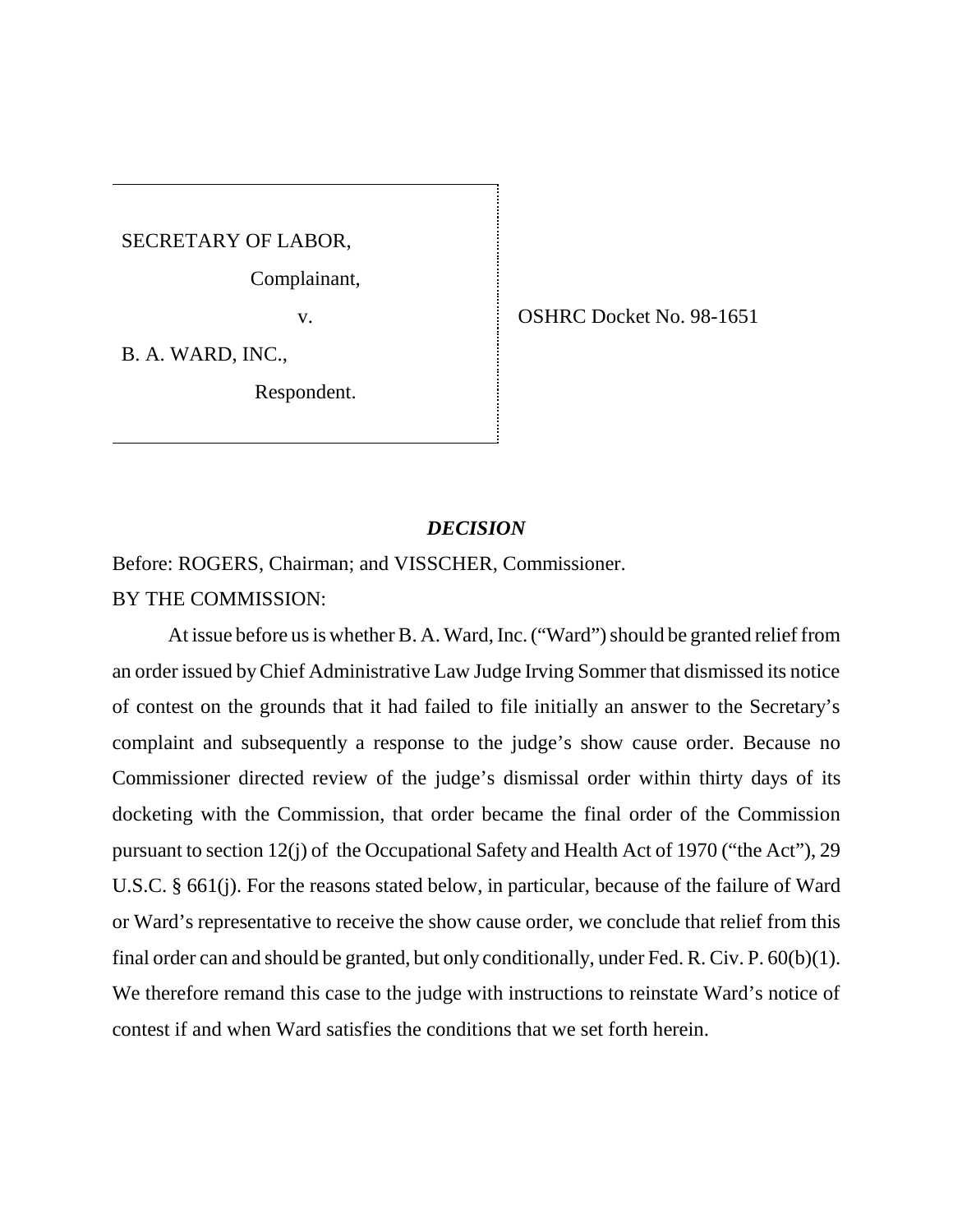### Background

As a result of an inspection of a workplace in Pataskala, Ohio, where Ward was engaged in construction (apparently as a general contractor on a multi-employer worksite), the Occupational Safety and Health Administration ("OSHA") issued a citation to Ward alleging serious violations of five OSHA construction standards and proposing penalties that totaled \$4050. This citation was sent to Ward at its principal place of business in Washington, Illinois, and it was timely contested.<sup>1</sup> The notice of contest was filed on Ward's behalf by a non-lawyer employer representative, Linda Radcliff of LRR and Associates. After stating that Ward was contesting all five of the alleged violations and proposed penalties, Radcliff requested that "all information" in the case be sent both to her, at a post office box in Buckeye Lake, Ohio, and to Ward at its Washington, Illinois office.

When the Secretary filed first a motion for extension of time to file her complaint and later the complaint itself, she complied with Radcliff's request by serving copies of the documents on Ward at both of the listed addresses.2 The Commission's Executive Secretary and Chief Judge Sommer, however, served the Commission's various notices and orders in this case on Ward by mailing only a single copy of each document, addressed to Ward's designated representative, Linda Radcliff.<sup>3</sup> According to the sworn affidavit of corporate

 $2$ Ward accordingly acknowledges receiving these two documents, but no others, prior to the date when the judge's dismissal order became the final order of the Commission.

<sup>&</sup>lt;sup>1</sup>Under sections 11(a) and (b) of the Act, 29 U.S.C.  $\S\S 660(a) \& (b)$ , the Commission's final order in this case will be appealable to either the Sixth Circuit, where the inspected workplace was located, or the Seventh Circuit, where Ward maintains its principal place of business. (Ward has the additional option, under section 11(a), of appealing the final order to the D.C. Circuit). We therefore look primarily to the case law of the Sixth and Seventh Circuits in deciding whether relief under Federal Rule 60 is warranted. *See Jackson Assocs. of Nassau*, 16 BNA OSHC 1261, 1993-95 CCH OSHD ¶ 30,140 (No. 91-0438, 1993) (Rule 60(b) issues in case appealable to the Second Circuit decided in accordance with Second Circuit precedent).

<sup>&</sup>lt;sup>3</sup>The Commission's Rules of Procedure provide, at Rule 7(b), 29 C.F.R. § 2200.7(b), that "[s]ervice upon a party or intervenor who has appeared through a representative shall be (continued...)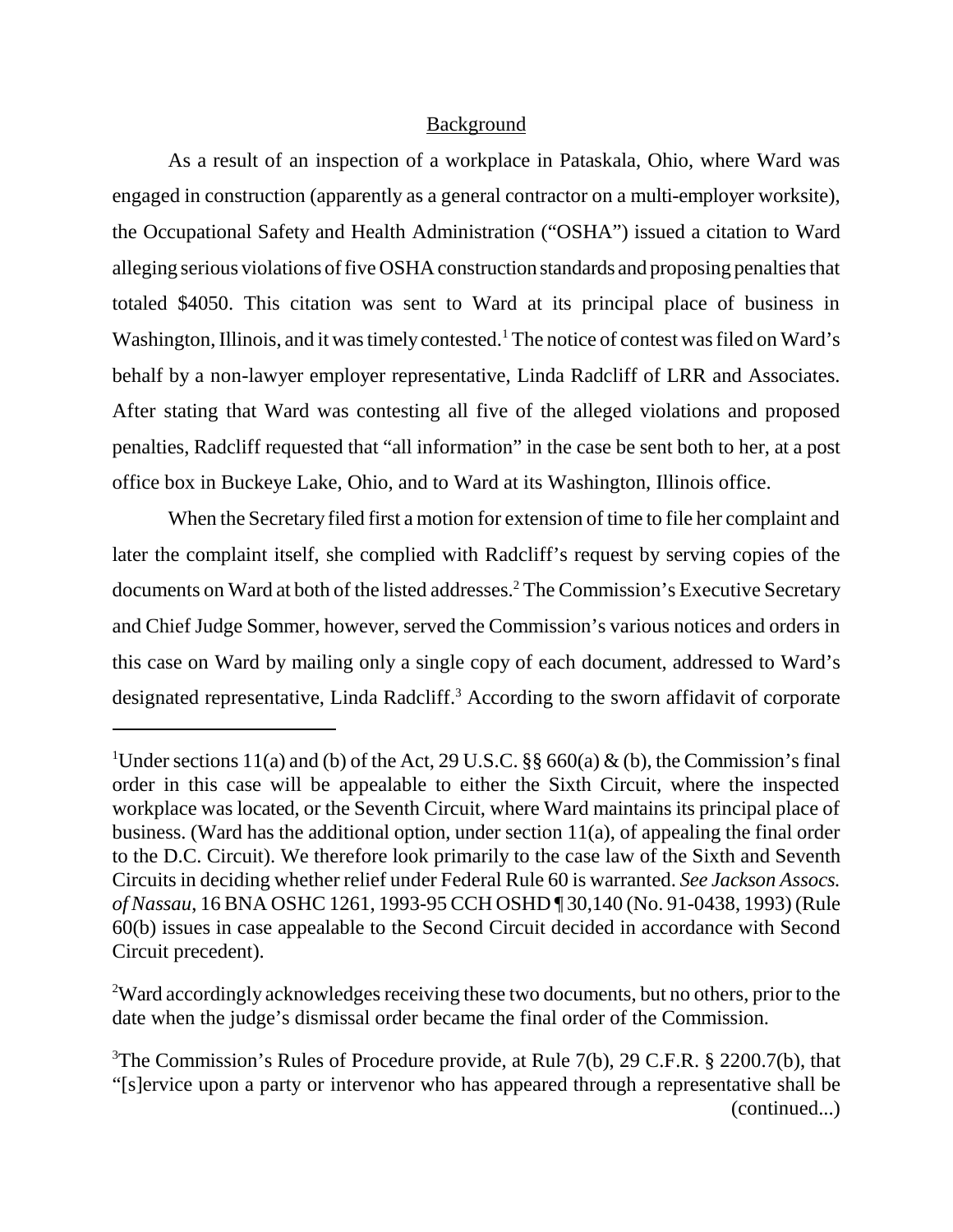secretary Jewel A. Ward, which accompanied Ward's late-filed PDR, Radcliff failed to provide Ward with copies of any of those documents and even failed to inform Ward that the documents had been issued.

Corporate secretary Ward further avers that her company had made "numerous requests of L.R.R. and Associates" over an eight-month period, beginning shortly after the Secretary filed her motion for extension of time to file the complaint, "demanding to know the status of the Complaint and L.R.R.'s response to it." In reply, Ward "was repeatedly told that L.R.R. was working on the matter and that documents would be [forthcoming]." Despite these assurances, however, "no information regarding this proceeding was ever provided to Respondent by L.R.R. and Associates." After filing Ward's notice of contest, LRR and Associates filed no other documents (such as an answer to the complaint or a motion for extension of time) with the Commission, and it neither informed Ward nor provided Ward with copies of any of the documents issued by the Commission. It was only after OSHA sent a letter to Ward demanding payment of the \$4050 penalty that Ward learned that Chief Judge Sommer had issued a show cause order, that he had thereafter issued an order dismissing the notice of contest, and that his dismissal order had subsequently become the Commission's final order.

## Analysis

In opposing Ward's request for relief from this final order, which she correctly construes to be a motion for relief from judgment under Fed. R. Civ. P. 60(b), the Secretary

 $\frac{3}{2}$ (...continued)

made only upon such representative." The Secretary correctly points out, in her response to arguments presented in Ward's petition for discretionary review ("PDR"), that the Commission's Executive Secretary and Chief Judge Sommer both followed this rule in serving their notices and orders on Ward's representative and that the Secretary accordingly cannot be held responsible for the Commission's failure to comply with Radcliff's request that a second copy of each document be served on the company itself.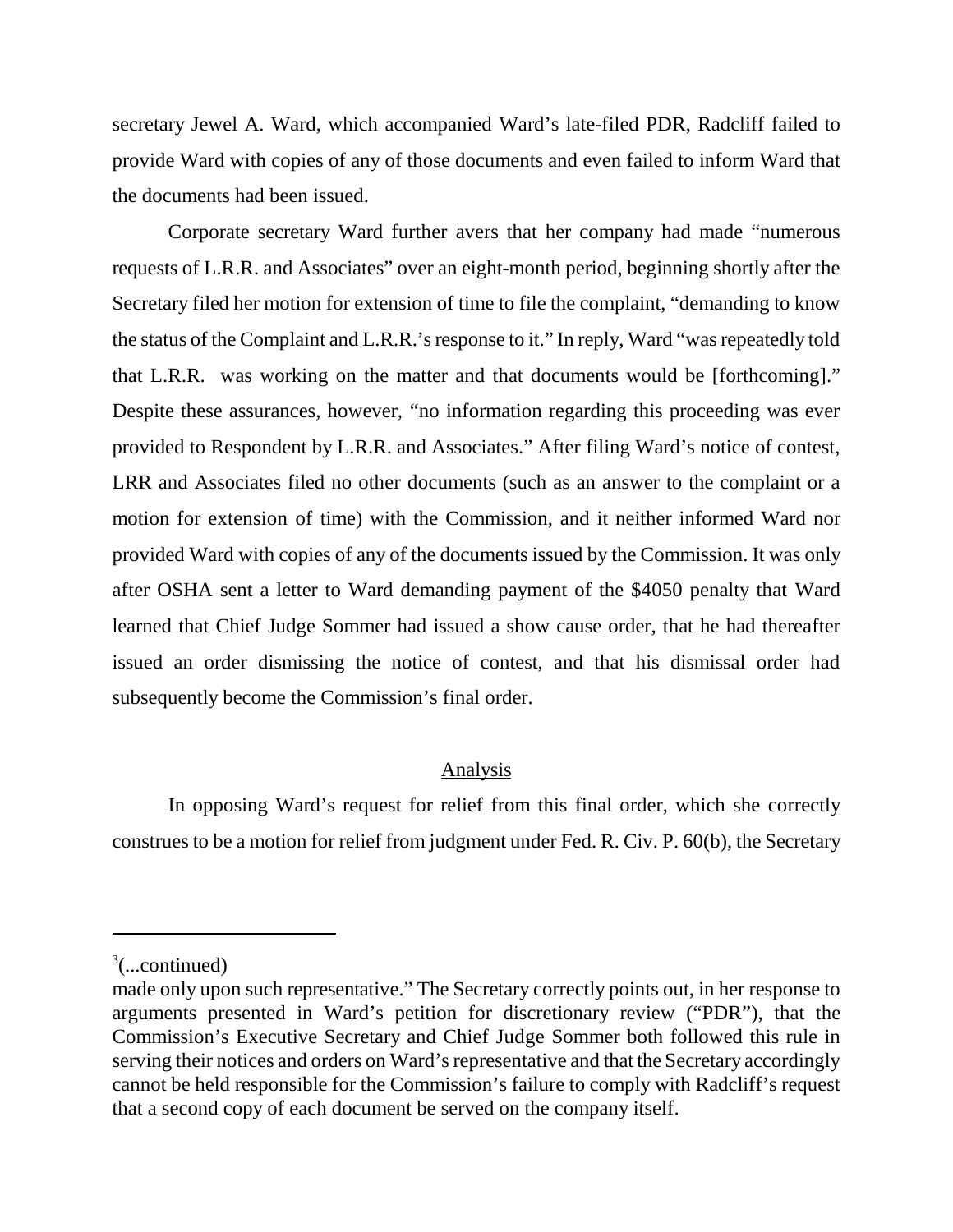expressly argues that Ward is not entitled to relief under Rule 60(b)(1), which provides, as follows:

# **Rule 60. Relief From Judgment or Order.**

 $*$   $*$ 

**(b) Mistakes; Inadvertence; Excusable Neglect; Newly Discovered Evidence; Fraud, Etc.** On motion and upon such terms as are just, the court may relieve a party or a party's legal representative from a final judgment, order, or proceeding for the following reasons: (1) mistake, inadvertence, surprise, or excusable neglect; ....

Citing Commission precedent based on *Pioneer Inv. Servs. Co. v. Brunswick Assocs. Ltd.* Partnership, 507 U.S. 380, 113 S. Ct. 1489 (1993) ("Pioneer"),<sup>4</sup> the Secretary argues that, in determining whether Ward's failure to either file an answer or respond to the show cause order was "excusable neglect" within the meaning of this Rule, we must look "at the conduct of both the party and its representative." Here, the Secretary correctly points out, Ward "has made no showing whatsoever that the conduct of its chosen representative was excusable."

While we do not take issue with the Secretary's argument that "clients must be held accountable for the acts and omissions of their attorneys [or other chosen representatives]," *see Pioneer*, 507 U.S. at 396, 113 S. Ct. at 1499, we disagree with her conclusion that relief cannot be granted under Federal Rule 60(b)(1). In addition to providing relief on the ground of "excusable neglect," Rule 60(b)(1) also provides for relief from judgment based on "mistake" or "inadvertence." In the Seventh Circuit at least, it is clear that the mistake or inadvertence warranting relief "can be on the part of the court rather than the parties." *Buggs v. Elgin, Joliet & Eastern Ry. Co.*, 852 F.2d 319, 322 (7th Cir. 1988). *Compare Barrier v. Beaver*, 712 F.2d 231, 234 (6th Cir. 1983) ("[T]he word 'mistake' as used in Rule 60(b)(1) encompasses any type of mistake or error on the part of the court, including judicial mistake as to applicable law"; however "reconsideration of a point of law under Rule  $60(b)(1)$ " is

<sup>4</sup> Specifically, the Secretary cited *Spectrum Builders, Inc.*, OSHRC Docket No. 92-2427 (March 1, 1994)(unpublished Commission order), and *Byrd Produce Co.*, 16 BNA OSHC 1268, 1269, 1993-95 CCH OSHD ¶ 30,139, pp. 41,447-48 (No. 91-0823, 1993).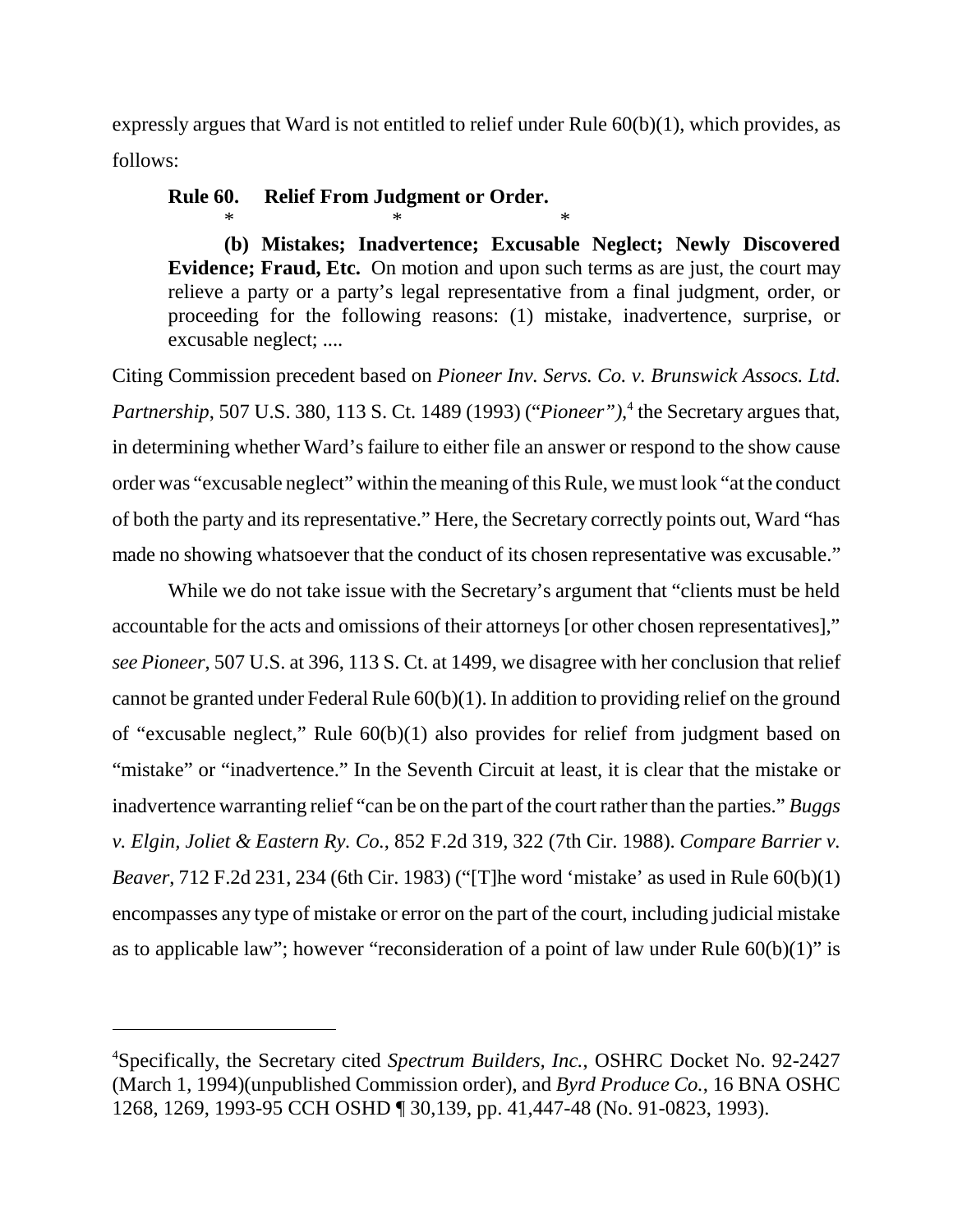allowable only "when relief from judgment is sought within the normal time for taking an appeal").

Here, we conclude, based on the admittedly sparse record that is before us, that the judge's order dismissing Ward's notice of contest was issued as the result of a "mistake" or "inadvertence" on the part of the judge. In his dismissal order, the judge correctly noted that, approximately a month earlier, he had issued an order requiring Ward to show cause why its notice of contest "should not be dismissed for failure to file an answer to the complaint as required by the Commission Rules of Procedure." *See* Commission Rule 34(b), 29 C.F.R. § 2200.34(b). He then noted, again correctly, that Ward had not responded to his show cause order. Based on this failure to respond, the judge concluded that Ward's "actions demonstrate either that [it] has abandoned the case or [that it] treats the Rules of Procedure of the Commission with disdain" and that "[t]his cannot be countenanced as it seriously impedes the administration of justice." He therefore dismissed the notice of contest.

The record does not establish, however, that Ward failed to respond to the show cause order either because it had abandoned its case or because it was treating the Commission's Rules with disdain. Rather, Ward *never received* the show cause order. As indicated, the judge served his order on Ward by mailing a single copy of the order to Ward's designated representative, Linda Radcliff of LRR and Associates, at the address given in the notice of contest, that is, the post office box in Buckeye Lake, Ohio. As he was expressly required to do under Commission Rule 41(d), 29 C.F.R. § 2200.41(d), he sent this copy of the order to Radcliff "by certified mail, return receipt requested." However, fifteen days after the post office gave notice of this certified mail to Radcliff, it returned the document to the Office of the Chief Judge, noting on the envelope that it had been "Unclaimed."5

<sup>&</sup>lt;sup>5</sup>We do not know the reason the show cause order was unclaimed. We do know that the copy of the show cause order that the judge attempted to serve on Ward is currently contained in the Commission's official file in this case. The unsigned return receipt that accompanied the document is still attached to the envelope.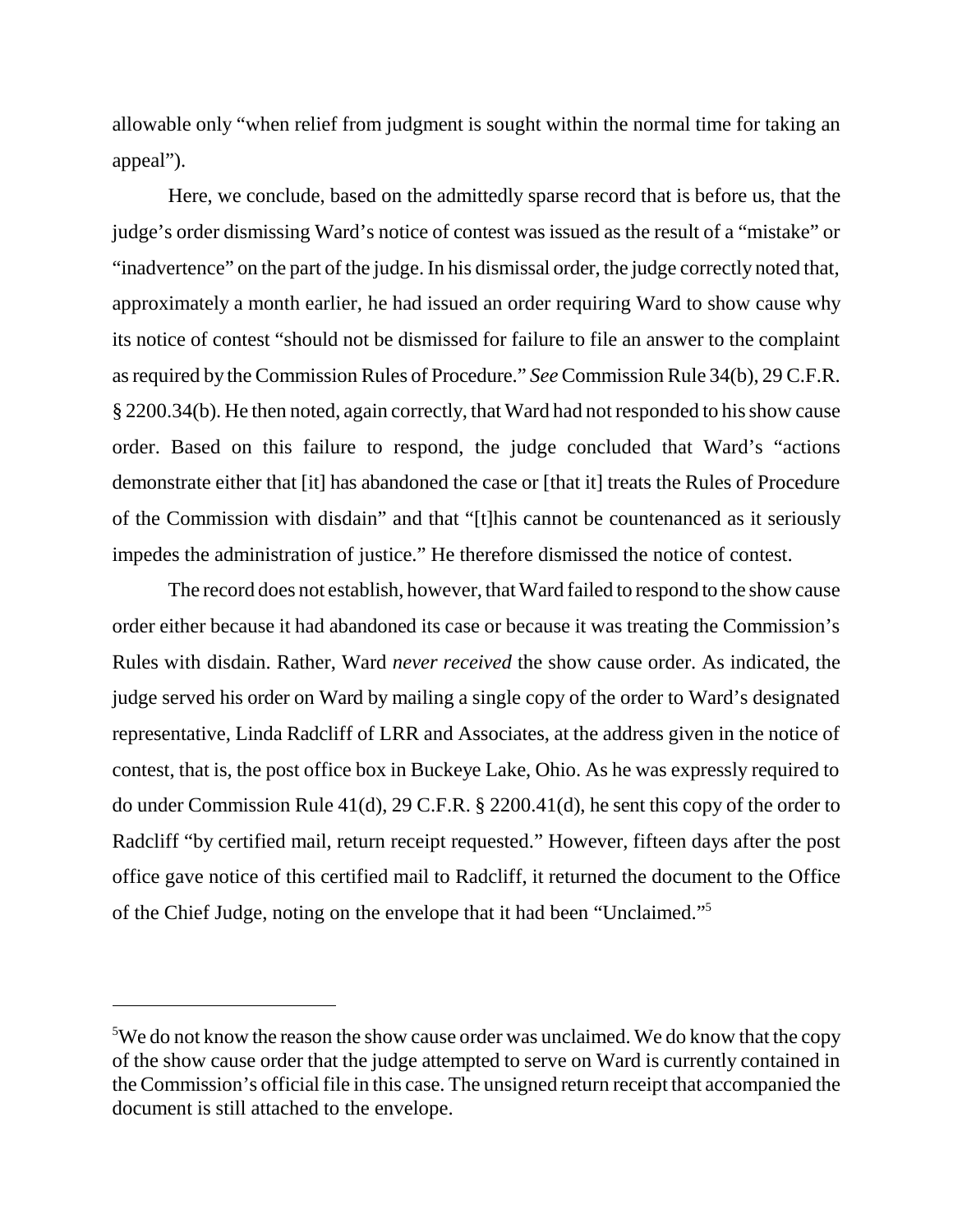Based on the language of the judge's dismissal order, as quoted above, we consider it more likely than not that he based his decision to dismiss Ward's notice of contest on the mistaken belief that Ward had been served with the show cause order. The judge apparently concluded that Ward had either abandoned the case or was treating the Commission's rules with disdain based upon the mistaken belief that the show cause order had been served and was ignored -- a mistake that resulted from the fact that the judge was apparently unaware that the post office had returned the certified mail marked as "Unclaimed." We consider it unlikely that the judge's dismissal order would have omitted any mention of the post office's return of the show cause order if the judge had been aware of that fact.

While the case law in the Sixth Circuit seems to be somewhat unclear, we have little doubt that the Seventh Circuit would view the "mistake" or "inadvertence" that occurred in this case as the type of judicial error that falls within the scope of Federal Rule 60(b)(1). *See*, *e.g.*, *Brandon v. Chicago Bd. of Educ.*, 143 F.3d 293 (7th Cir. 1998) ("mistake" of the court in failing to serve documents on a party's attorney, based on the clerk's error in entering the wrong attorney on the docket sheet as the party's attorney of record); *Wesco Prods. Co. v. Alloy Automv. Co.*, 880 F.2d 981 (7th Cir. 1989) ("mistake," based on "lack of access to information" about critical events, in dismissing a collateral adversary proceeding for lack of prosecution rather than dismissing it without prejudice); *Buggs v. Elgin, Joliet & Eastern Ry. Co.* ("inadvertence," based on court's failure to "apprehend the extent of the relief that was necessary to make Buggs 'whole' in light of his discriminatory discharge," in failing to include retroactive seniority and fringe benefits within the scope of its order); *Bank of California v. Arthur Anderson & Co.*, 709 F.2d 1174 (7th Cir. 1983) ("inadvertence," in order dismissing federal claims on ground the cited laws did not apply, in also dismissing a pendent claim on its merits when in fact the merits of that claim had not been determined). We therefore conclude that the record in this case establishes grounds for relief under Fed. R. Civ. P. 60(b)(1).

The Secretary argues, however, that relief cannot be granted in this case because Ward's request for relief did not include (a) a showing of compliance with Commission Rule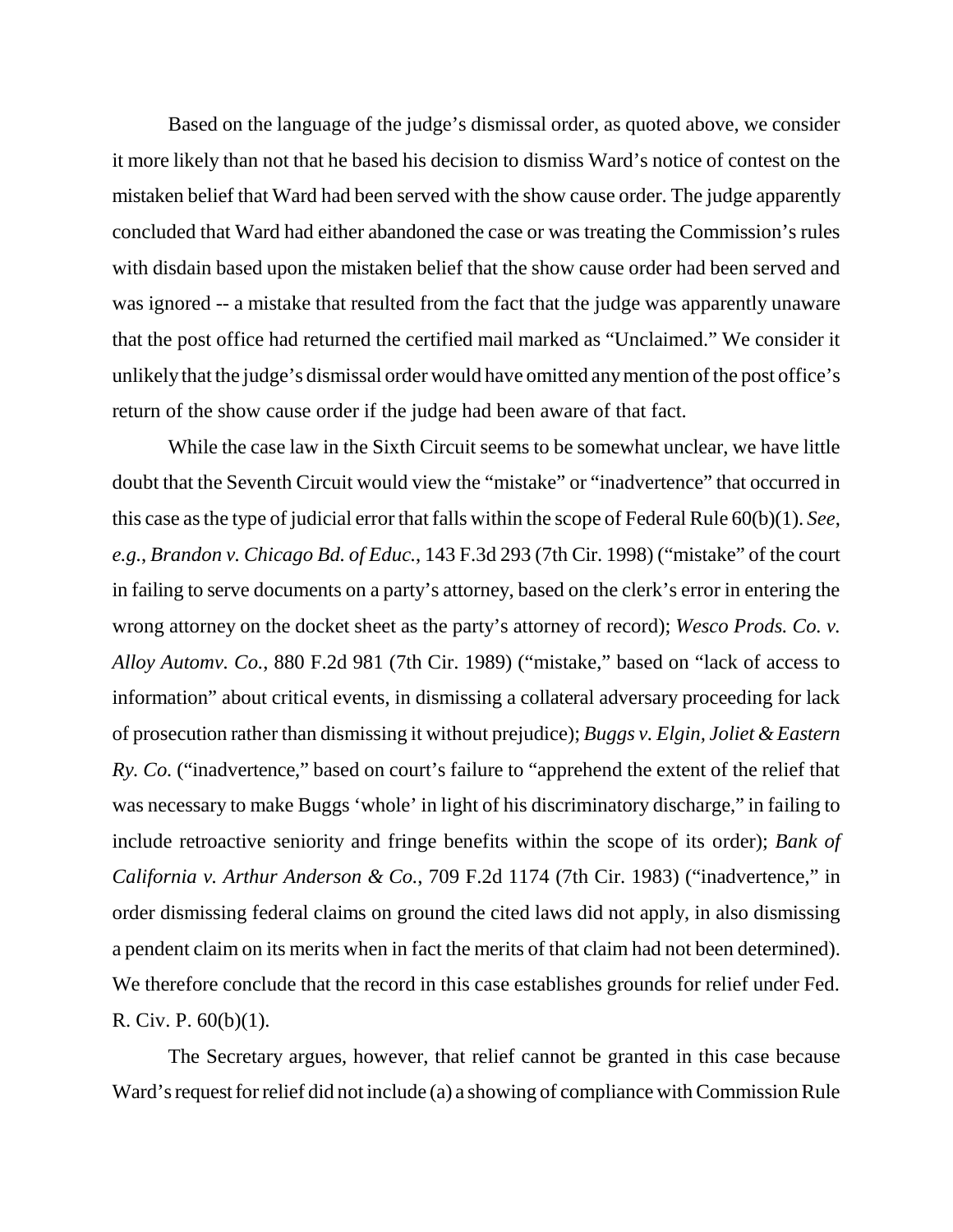40(a), 29 C.F.R. § 2200.40(a), and (b) a showing that it has meritorious defenses to the contested citation.<sup>6</sup> While we have treated Ward's request for relief as a motion for relief from judgment under Federal Rule 60(b), the request was not in fact presented in a motion. It was presented in a late-filed PDR, which included a generalized request for waiver of the Commission's rules (presumably meaning to the extent they would bar consideration of Ward's request for relief) under Commission Rule 107, 29 C.F.R. § 2200.107.<sup>7</sup> Since Ward filed a PDR rather than a motion, it was not required to comply with Commission Rule 40(a), which applies only to motions.

Ward's failure to make any showing that it has meritorious defenses to the citations is a more troublesome problem. Both the Sixth and the Seventh Circuit require such a showing as a prerequisite to the granting of relief from a default judgment under Federal Rule 60(b)(1). *See*, *e.g.*, *Mfrs.' Indus. Relations Assn. v. East Akron Casting Co.*, 58 F.3d 204 (6th Cir. 1995); *Jones v. Phipps*, 39 F.3d 158 (7th Cir. 1994). While this burden does

<sup>&</sup>lt;sup>6</sup>It should be noted that the Secretary was undoubtedly unaware of the decisive fact in this case -- the fact that neither Ward nor its representative had received the show cause order, which was returned without delivery.

<sup>&</sup>lt;sup>7</sup>Over the years, the Commission has considered requests for relief from judgment that have been presented in a variety of forms. *E.g.*, *Badger Underground Constr., Inc.,* 17 BNA OSHC 1696, 1995-97 CCH OSHD ¶ 31,096 (No. 94-3251, 1996) (request in document captioned "Appeal of Decision to Proceed with Penalty Collection," a proceeding that does not even exist under the Act); *Carolyn Manti d/b/a Manti Homes*, 16 BNA OSHC 1458, 1993-95 CCH OSHD ¶ 30,265 (No. 92-2222, 1993) (request in PDR erroneously filed with the Department of Labor); *Ardyce Carlson, M.D.*, 1993-95 CCH OSHD ¶ 30,230 (No. 93- 885, 1993) (not reported in BNA OSHC) (request in letter to the Commission). Particularly when an employer is appearing *pro se*, the Commission has consistently taken the approach that the form of the request does not preclude it from looking at the substance of the employer's claim. In this case, Ward has only recently retained legal counsel to assist it in dealing with this difficult procedural issue and that counsel appears to be unfamiliar with Commission case law and procedures. Under these circumstances, we decline to reject Ward's request for relief on the technical ground that it would have been more properly presented in a 60(b) motion.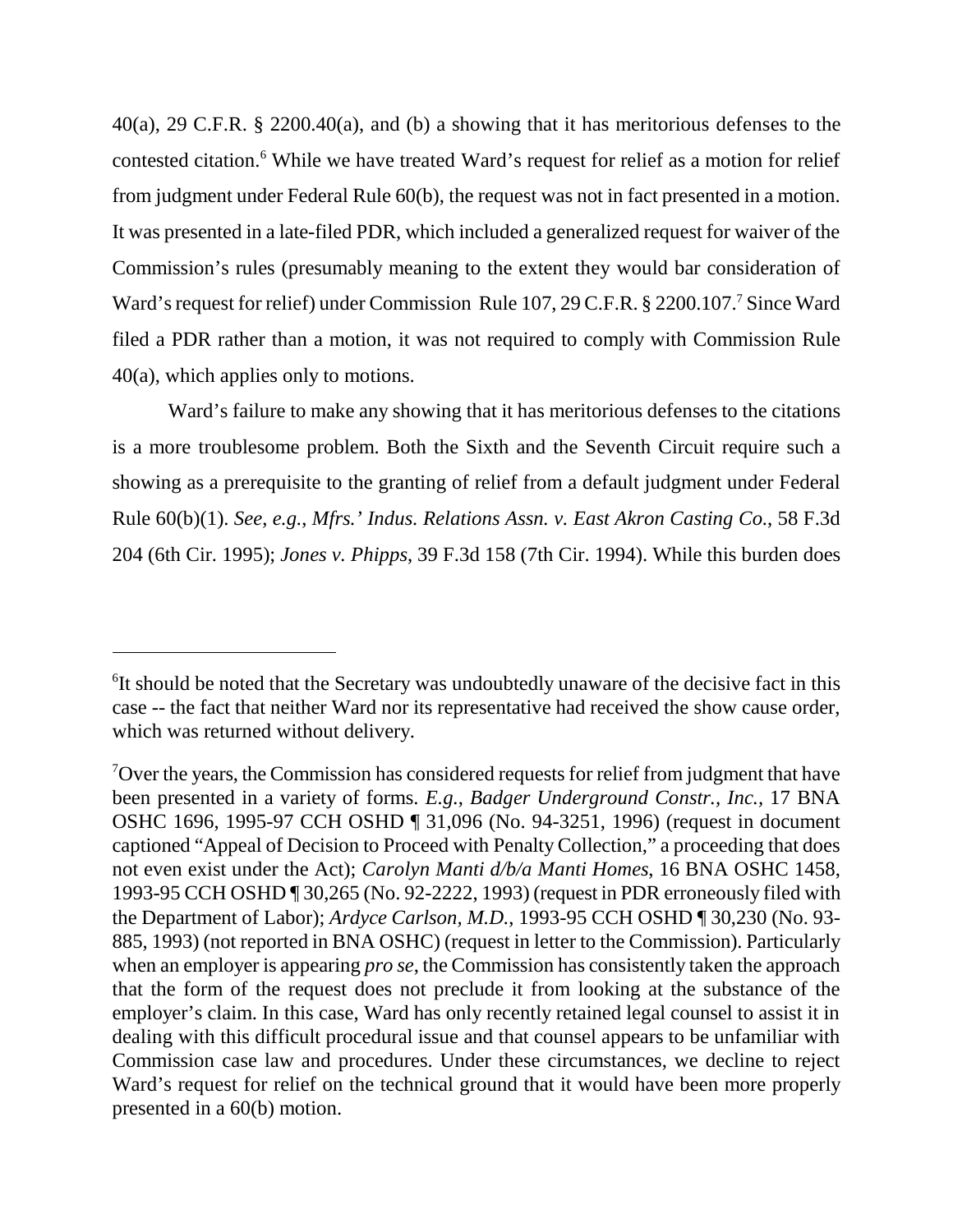not appear to be particularly heavy in either circuit,<sup>8</sup> it clearly has not been met in this case. Nevertheless, we conclude that it would not be equitable to deny Ward's request for relief *at this time* because of its failure to meet the meritorious-defense requirement. We note in particular that we have decided this case based on a fact that undoubtedly was unknown to Ward and its counsel (the fact that the show cause order sent to LRR and Associates was returned without delivery) and a legal theory that was not advanced by Ward and its counsel ("mistake" or "inadvertence" under Federal Rule  $60(b)(1)$ ). Ward accordingly had little, if any, reason to foresee that its request for relief would turn on a showing that it had meritorious defenses to the contested citations.

### Order

We therefore remand this case to Chief Judge Sommer, while ordering Ward to file both an answer to the Secretary's complaint and any supplemental documents it may deem to be necessary to meet its burden of showing that it has meritorious defenses to the contested citations. Ward is further ordered to file these submissions with the judge and within thirty (30) days of the date of this order. If the judge determines that Ward has met these conditions and that Ward has made a sufficient showing of meritorious defenses, he shall reinstate

<sup>8</sup> In *Jones v. Phipps*, the Seventh Circuit stated that "[a] meritorious defense is not necessarily one which must, beyond a doubt, succeed in defeating a default judgment, but rather one which at least raises a serious question regarding the propriety of a default judgment and which is supported by a developed legal and factual basis." 39 F.3d at 165. In *Amernational Indus., Inc. v. Action-Tungsram, Inc.*, 925 F.2d 970, 977 (6th Cir. 1991), the Sixth Circuit stated (case citations to prior Sixth Circuit decisions omitted): "In evaluating the asserted defense, '[l]ikelihood of success is not the measure .... [r]ather, if *any* defense relied upon states a defense good at law, then a meritorious defense has been advanced.' .... 'The key consideration is 'to determine whether there is some possibility that the outcome of the suit after a full trial will be contrary to the result achieved by the default.''" *Compare Jackson Assocs. of Nassau*, *supra* note 1, 16 BNA OSHC at 1267, 1993-95 CCH OSHD at pp. 41,454-55 (Commission's observations about the meritorious-defense requirement).